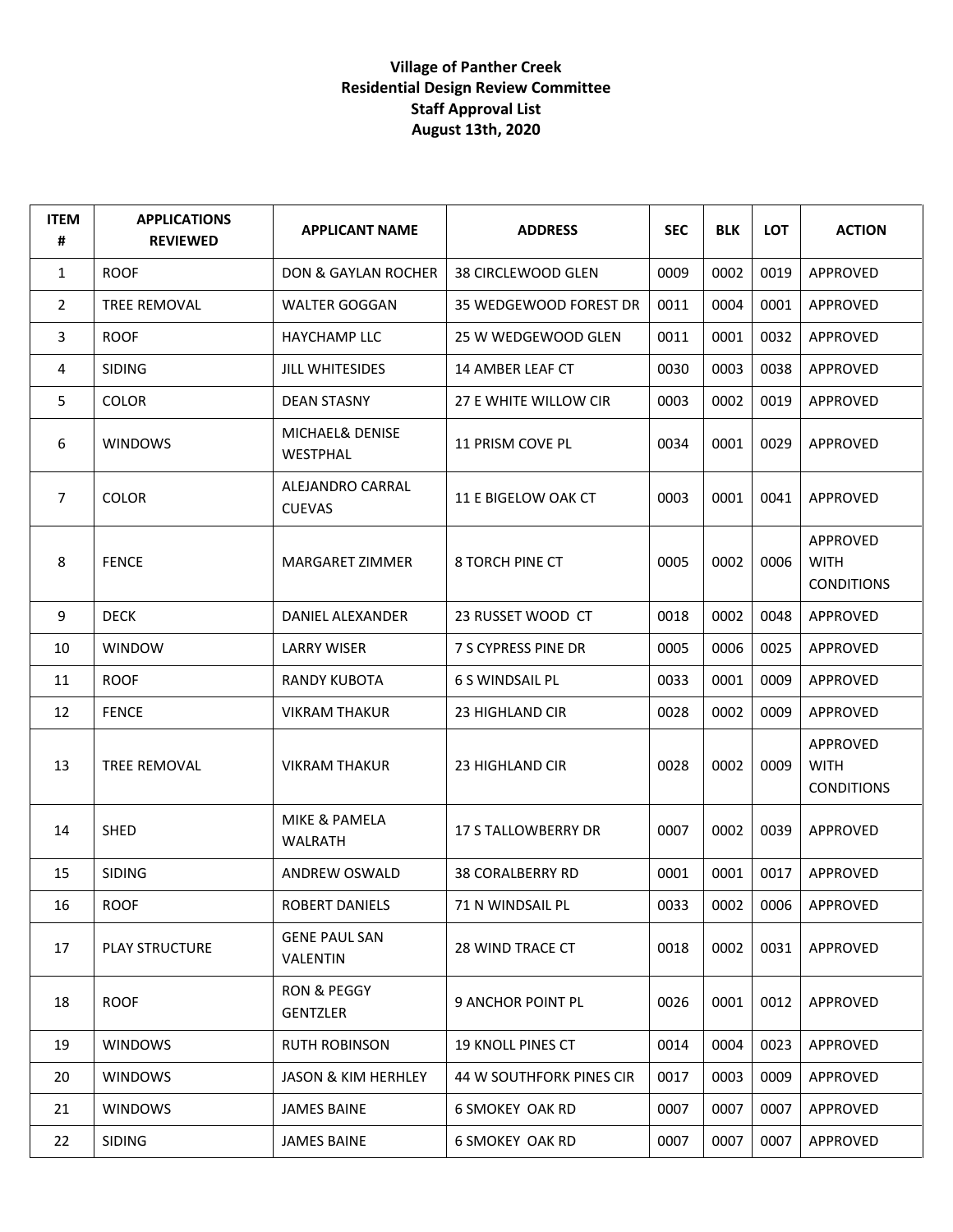| 23 | <b>ROOF</b>              | <b>JAMES BAINE</b>                                               | <b>6 SMOKEY OAK RD</b>       | 0007 | 0007 | 0007 | APPROVED                                     |
|----|--------------------------|------------------------------------------------------------------|------------------------------|------|------|------|----------------------------------------------|
| 24 | <b>COLOR</b>             | <b>JAMES BAINE</b>                                               | <b>6 SMOKEY OAK RD</b>       | 0007 | 0007 | 0007 | APPROVED                                     |
| 25 | <b>PAVING</b>            | <b>FRANCIS D'ANDREA</b>                                          | 70 N WINDSAIL PL             | 0033 | 0003 | 0031 | APPROVED                                     |
| 26 | <b>ROOF</b>              | MIKE & LYN HARVEY                                                | 2 TURTLE ROCK CT             | 0028 | 0004 | 0008 | APPROVED                                     |
| 27 | <b>ROOF</b>              | WILLIAM WADSWORTH                                                | 7 WIND TRACE CT              | 0018 | 0002 | 0039 | APPROVED                                     |
| 28 | <b>COLOR</b>             | WILLIAM WADSWORTH                                                | 7 WIND TRACE CT              | 0018 | 0002 | 0039 | APPROVED                                     |
| 29 | <b>SIDING</b>            | WILLIAM WADSWORTH                                                | 7 WIND TRACE CT              | 0018 | 0002 | 0039 | APPROVED                                     |
| 30 | <b>COLOR</b>             | <b>ANDREW SMITH</b>                                              | <b>28 DUNLIN MEADOW DR</b>   | 0018 | 0001 | 0009 | APPROVED                                     |
| 31 | <b>COLOR</b>             | LEE CARPENTER                                                    | 163 N MILL TRACE DR          | 0030 | 0001 | 0007 | APPROVED                                     |
| 32 | <b>COLOR</b>             | <b>CHRISTOPHER</b><br><b>NORWORD &amp; RORY</b><br>PIERCE        | <b>15 E SUNLIT FOREST DR</b> | 0022 | 0002 | 0004 | APPROVED                                     |
| 33 | <b>WINDOWS</b>           | <b>CHRISTOPHER</b><br><b>NORWORD &amp; RORY</b><br><b>PIERCE</b> | <b>15 E SUNLIT FOREST DR</b> | 0022 | 0002 | 0004 | APPROVED                                     |
| 34 | <b>COLOR</b>             | PAMELA GREGO                                                     | <b>1 S PINEPLANK CT</b>      | 0002 | 0003 | 0049 | APPROVED                                     |
| 35 | <b>COLOR</b>             | <b>FRANCIS D'ANDREA</b>                                          | 70 N WINDSAIL PL             | 0033 | 0003 | 0031 | APPROVED                                     |
| 36 | <b>GENERATOR</b>         | DAVID RAYLE                                                      | <b>19 HARBOR COVE DR</b>     | 0024 | 0004 | 0020 | APPROVED<br><b>WITH</b><br><b>CONDITIONS</b> |
| 37 | <b>DOOR</b>              | <b>JAMES BAINE</b>                                               | <b>6 SMOKEY OAK RD</b>       | 0007 | 0007 | 0007 | APPROVED                                     |
| 38 | <b>GREENHOUSE</b>        | <b>ERNEST FONTENOT</b>                                           | 239 S CRIMSON CLOVER CIR     | 0030 | 0001 | 0026 | APPROVED                                     |
| 39 | <b>ROOF</b>              | <b>DANIEL MACKIE</b>                                             | 24 E WANDERING OAK DR        | 0005 | 0007 | 0004 | APPROVED                                     |
| 40 | <b>FENCE</b>             | <b>CHARLES KOMINAS</b>                                           | <b>68 INDIAN CLOVER DR</b>   | 0011 | 0001 | 0010 | APPROVED<br><b>WITH</b><br><b>CONDITIONS</b> |
| 41 | <b>TRASH CART SCREEN</b> | <b>LARRY WISER</b>                                               | 7 S CYPRESS PINE DR          | 0005 | 0006 | 0025 | APPROVED                                     |
| 42 | <b>FENCE</b>             | <b>STEPHEN RIGGLE</b>                                            | 42 BELLWEATHER CT            | 0046 | 0001 | 0011 | APPROVED<br><b>WITH</b><br><b>CONDITIONS</b> |
| 43 | <b>COLOR</b>             | <b>STEPHEN GENTHON</b>                                           | 54 ACORN CLUSTER CT          | 0035 | 0002 | 0008 | APPROVED                                     |
| 44 | <b>COLOR</b>             | LISA & JORDAN<br><b>ROBERTS</b>                                  | 2 PEBBLE COVE CT             | 0024 | 0004 | 0001 | APPROVED                                     |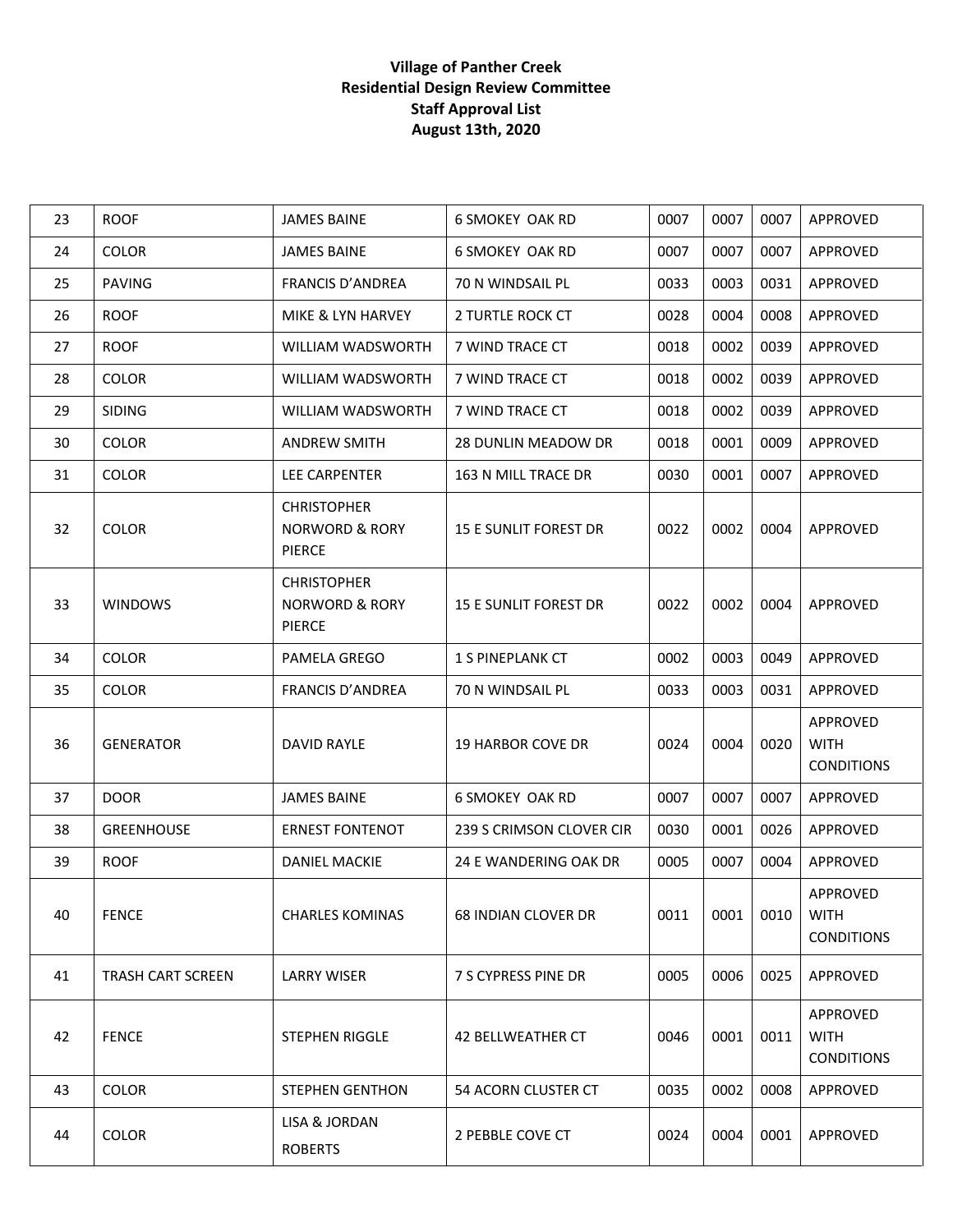| 45 | <b>COLOR</b>          | <b>MARK RAU</b>                                                  | 174 N BERRYLINE CIR          | 0036 | 0002 | 0020 | APPROVED                                     |
|----|-----------------------|------------------------------------------------------------------|------------------------------|------|------|------|----------------------------------------------|
| 46 | ROOM ADDITION         | <b>CHRISTOPHER</b><br><b>NORWORD &amp; RORY</b><br><b>PIERCE</b> | <b>15 E SUNLIT FOREST DR</b> | 0022 | 0002 | 0004 | APPROVED<br><b>WITH</b><br><b>CONDITIONS</b> |
| 47 | ROOM ADDITION         | <b>MARK CLARK</b>                                                | 5 EDGEWOOD FOREST CT         | 0016 | 0001 | 0029 | APPROVED<br><b>WITH</b><br><b>CONDITIONS</b> |
| 48 | PATIO COVER           | <b>MARK CLARK</b>                                                | 5 EDGEWOOD FOREST CT         | 0016 | 0001 | 0029 | APPROVED<br><b>WITH</b><br><b>CONDITIONS</b> |
| 49 | <b>PLAY STRUCTURE</b> | MICHELLE BROOKSHIRE                                              | 10 PINEASH CT                | 0002 | 0001 | 0031 | APPROVED                                     |
| 50 | <b>FENCE</b>          | <b>CARRI WILKINS</b>                                             | 50 WILLOWWOOD CIR            | 0001 | 0000 | 0065 | APPROVED                                     |
| 51 | <b>DECK</b>           | <b>CARRI WILKINS</b>                                             | 50 WILLOWWOOD CIR            | 0001 | 0000 | 0065 | APPROVED                                     |
| 52 | <b>FENCE</b>          | <b>GLEN GUTHRIE</b>                                              | 88 W WHITE WILLOW CIR        | 0003 | 0001 | 0014 | APPROVED                                     |
| 53 | <b>ROOF</b>           | THORWOOD INC                                                     | 77 W WHITE WILLOW CIR        | 0003 | 0002 | 0008 | APPROVED                                     |
| 54 | <b>FENCE</b>          | MICHAEL NOLAN                                                    | 18 E WEDGEWOOD GLEN          | 0011 | 0006 | 0013 | APPROVED<br><b>WITH</b><br><b>CONDITIONS</b> |
| 55 | <b>WINDOWS</b>        | <b>JAMES FARRIS</b>                                              | 7 HIGHLAND CIR               | 0028 | 0002 | 0013 | APPROVED                                     |
| 56 | <b>WINDOWS</b>        | <b>MARCUS JOLIBOIS</b>                                           | 190 N BERRYLINE CIR          | 0036 | 0002 | 0016 | APPROVED                                     |
| 57 | <b>FENCE</b>          | JOHN COLEMAN                                                     | 38 ACORN CLUSTER CT          | 0035 | 0001 | 0018 | APPROVED                                     |
| 58 | TRAMPOLINE            | <b>CRAIG CALLIGAN</b>                                            | 51 ACORN CLUSTER CT          | 0035 | 0002 | 0002 | APPROVED                                     |
| 59 | <b>ROOF</b>           | <b>DAVID SANDERSON</b>                                           | 67 N BUCK RIDGE              | 0029 | 0002 | 0009 | APPROVED                                     |
| 60 | <b>ROOF</b>           | THOMAS COALE                                                     | 64 S WAXBERRY RD             | 0001 | 0005 | 0015 | APPROVED                                     |
| 61 | COLOR                 | THOMAS COALE                                                     | 64 S WAXBERRY RD             | 0001 | 0005 | 0015 | APPROVED                                     |
| 62 | <b>COLOR</b>          | <b>DAVID FOLYTN</b>                                              | 9 HICKORY OAK DR             | 0015 | 0002 | 0005 | APPROVED                                     |
| 63 | <b>FENCE</b>          | MICHAEL MCCAULEY                                                 | <b>11 SPINDRIFT PL</b>       | 0043 | 0001 | 0007 | APPROVED<br><b>WITH</b><br><b>CONDITIONS</b> |
| 64 | <b>SIDING</b>         | <b>ERICA JOHNSON</b>                                             | 26 DIAMOND OAK CT            | 0007 | 0001 | 0019 | APPROVED                                     |
| 65 | <b>COLOR</b>          | <b>WILLOW BEND</b><br><b>TOWNHOMES</b>                           | W WILLOWWOOD CT              | 0021 | 0001 | 0000 | APPROVED                                     |
| 66 | <b>PAVING</b>         | STEPHEN RIGGLE                                                   | 42 BELLWEATHER CT            | 0046 | 0001 | 0011 | APPROVED                                     |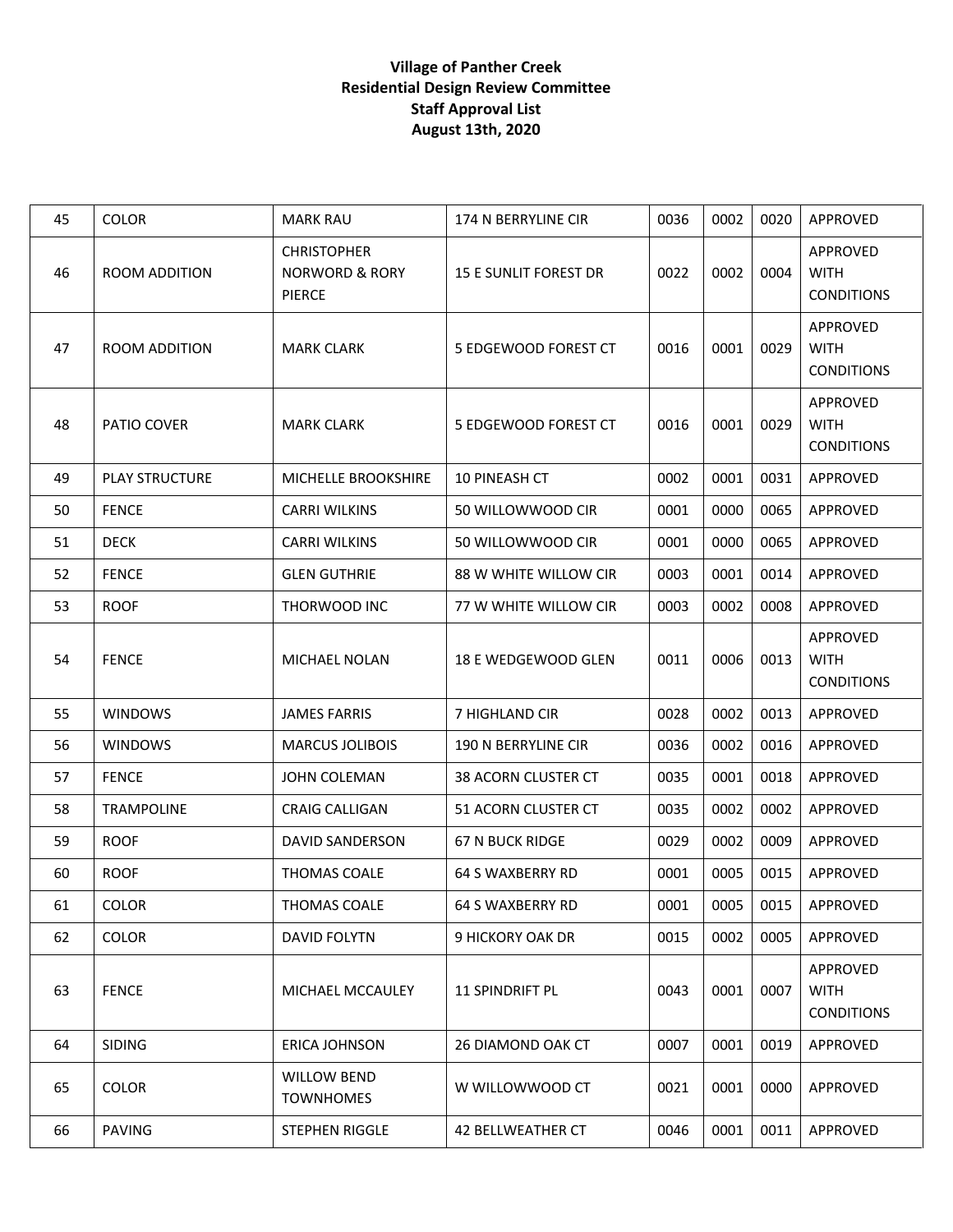| 67 | <b>ROOF</b>       | <b>MARAT NIZBERG</b>                  | 211 N CRIMSON CLOVER CIR  | 0030 | 0001 | 0019 | APPROVED                                     |
|----|-------------------|---------------------------------------|---------------------------|------|------|------|----------------------------------------------|
| 68 | <b>COLOR</b>      | <b>MARAT NIZBERG</b>                  | 211 N CRIMSON CLOVER CIR  | 0030 | 0001 | 0019 | APPROVED                                     |
| 69 | <b>SIDING</b>     | <b>MARAT NIZBERG</b>                  | 211 N CRIMSON CLOVER CIR  | 0030 | 0001 | 0019 | APPROVED                                     |
| 70 | <b>COLOR</b>      | <b>JOHN CAMPBELL</b>                  | <b>22 TANGLE BRUSH DR</b> | 0006 | 0001 | 0011 | APPROVED                                     |
| 71 | TREE REMOVAL      | JOHN CAMPBELL                         | 22 TANGLE BRUSH DR        | 0006 | 0001 | 0011 | APPROVED                                     |
| 72 | <b>WINDOWS</b>    | LELAND DUSHKIN                        | 8 DASHWOOD FOREST ST      | 0017 | 0002 | 0047 | APPROVED                                     |
| 73 | <b>SIDING</b>     | LELAND DUSHKIN                        | 8 DASHWOOD FOREST ST      | 0017 | 0002 | 0047 | APPROVED                                     |
| 74 | <b>COLOR</b>      | KEITH LA FRANCE                       | 21 ROCK PINE CT           | 0002 | 0003 | 0104 | APPROVED                                     |
| 75 | TREE REMOVAL      | <b>BRUCE D LIGHT</b>                  | 50 PEBBLE HOLLOW CT       | 0032 | 0002 | 0068 | APPROVED                                     |
| 76 | <b>DRIVEWAY</b>   | <b>CARLOS ALEMAN</b>                  | 29 N WAVY OAK CIR         | 0007 | 0009 | 0013 | APPROVED                                     |
| 77 | <b>SIDING</b>     | THORWOOD INC                          | 19 E WHITE WILLOW CIR     | 0003 | 0002 | 0022 | APPROVED                                     |
| 78 | <b>GENERATOR</b>  | <b>RICHARD E</b><br><b>BORSTMAYER</b> | 82 N WINDSAIL PL          | 0033 | 0001 | 0028 | APPROVED<br><b>WITH</b><br><b>CONDITIONS</b> |
| 79 | <b>LOWER DECK</b> | <b>JAMES NEEL</b>                     | <b>11 HICKORY OAK DR</b>  | 0015 | 0002 | 0006 | APPROVED                                     |
| 80 | <b>COLOR</b>      | <b>JAMES NEEL</b>                     | <b>11 HICKORY OAK DR</b>  | 0015 | 0002 | 0006 | APPROVED                                     |
| 81 | <b>ROOF</b>       | <b>DON ROOSE</b>                      | 3 GREENRIDGE FOREST CT    | 0014 | 0003 | 0033 | APPROVED                                     |
| 82 | <b>FENCE</b>      | <b>JOHN CLARK</b>                     | 42 SWEETLEAF CT           | 0022 | 0004 | 0014 | APPROVED                                     |
| 83 | <b>GENERATOR</b>  | DONOVAN KORACH                        | 3 E RACING CLOUD CT       | 0046 | 0001 | 0021 | APPROVED<br><b>WITH</b><br><b>CONDITIONS</b> |
| 84 | <b>ROOF</b>       | JOHN VALENTINE                        | 83 WINDWARD CV            | 0042 | 0002 | 0001 | APPROVED                                     |
| 85 | <b>FENCE</b>      | <b>RICHARD LEONG</b>                  | 22 PEBBLE COVE DR         | 0024 | 0004 | 0007 | APPROVED                                     |
| 86 | <b>SIDING</b>     | <b>JENS HENRY MAURITZ</b>             | 44 TERRAVALE CT           | 0011 | 0002 | 0039 | APPROVED                                     |
| 87 | <b>COLOR</b>      | JENS HENRY MAURITZ                    | <b>44 TERRAVALE CT</b>    | 0011 | 0002 | 0039 | <b>APPROVED</b>                              |
| 88 | <b>POOL</b>       | SNIGDHA JOSHI REGE                    | 32 MELLOW LEAF CT         | 0018 | 0002 | 0016 | APPROVED<br><b>WITH</b><br><b>CONDITIONS</b> |
| 89 | TREE REMOVAL      | <b>VICTOR MAIA</b>                    | 1 GREENRIDGE FOREST CT    | 0014 | 0003 | 0034 | APPROVED<br><b>WITH</b><br><b>CONDITIONS</b> |
| 90 | <b>PAVING</b>     | <b>ALLISON JOHNSON</b>                | 4 RIPPLE RUSH CT          | 0010 | 0001 | 0028 | APPROVED                                     |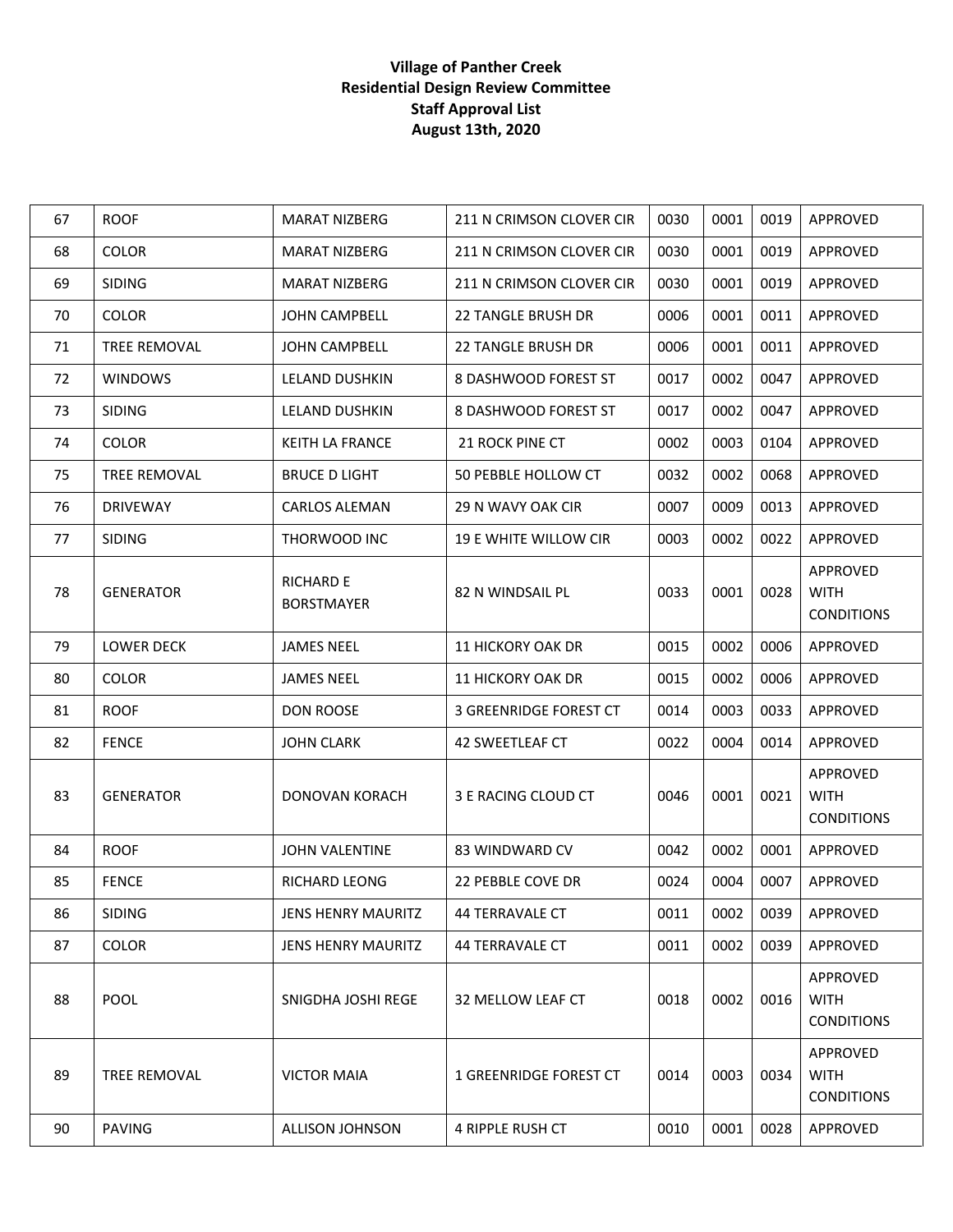| 91  | <b>ROOF</b>                      | <b>JEFFREY CONSTANT</b>                   | 9 LEVERWOOD CT               | 0002 | 0003 | 0057 | <b>APPROVED</b>                              |
|-----|----------------------------------|-------------------------------------------|------------------------------|------|------|------|----------------------------------------------|
| 92  | <b>FENCE</b>                     | <b>KIRK NOYES</b>                         | 16 SCATTERWOOD CT            | 0017 | 0005 | 0019 | APPROVED<br><b>WITH</b><br><b>CONDITIONS</b> |
| 93  | <b>WINDOWS</b>                   | <b>MELISSA BRAULT</b>                     | 144 W WOODSTOCK CIRCLE<br>DR | 0002 | 0001 | 0087 | APPROVED                                     |
| 94  | <b>ROOF</b>                      | <b>GORDON LENTZ</b>                       | 115 SPLIT ROCK RD            | 0028 | 0007 | 0005 | APPROVED                                     |
| 95  | <b>COLOR</b>                     | ARNULFO BRICENO<br><b>VERA</b>            | <b>26 SHADOW STONE</b>       | 0032 | 0001 | 0028 | APPROVED                                     |
| 96  | <b>WINDOWS</b>                   | <b>THOMAS SHAFER</b>                      | <b>22 TWILIGHT GLEN CT</b>   | 0036 | 0002 | 0033 | APPROVED                                     |
| 97  | <b>WINDOWS</b>                   | <b>ROBERT HAUSLER</b>                     | 198 N BERRYLINE CIR          | 0036 | 0002 | 0014 | APPROVED                                     |
| 98  | <b>ROOF</b>                      | JEREMY J CONSTANT                         | 74 S WOODSTOCK CIRCLE DR     | 0002 | 0001 | 0052 | APPROVED                                     |
| 99  | <b>ROOF</b>                      | KIH REVOCABLE TRUST                       | 82 WINDWARD COVE             | 0042 | 0001 | 0005 | APPROVED                                     |
| 100 | <b>TREE REMOVAL</b>              | <b>JORGE MITRE</b>                        | <b>6 S HIGHLAND CT</b>       | 0028 | 0001 | 0004 | APPROVED                                     |
| 101 | <b>GENERATOR</b>                 | <b>SESSIONS REVOCABLE</b><br><b>TRUST</b> | 10 YEWLEAF CT                | 0001 | 0003 | 0032 | APPROVED<br><b>WITH</b><br><b>CONDITIONS</b> |
| 102 | <b>PAVING</b>                    | THOMAS PISTILLO                           | 17 TRUMMEL CT                | 0012 | 0001 | 0042 | APPROVED                                     |
| 103 | <b>INTERIOR REMODEL</b>          | <b>RICHARD E</b><br><b>BORSTMAYER</b>     | 82 N WINDSAIL PL             | 0033 | 0001 | 0028 | APPROVED<br><b>WITH</b><br><b>CONDITIONS</b> |
| 104 | <b>COLOR</b>                     | <b>RICHARD E</b><br><b>BORSTMAYER</b>     | 82 N WINDSAIL PL             | 0033 | 0001 | 0028 | APPROVED                                     |
| 105 | <b>DOOR</b>                      | <b>RICHARD E</b><br><b>BORSTMAYER</b>     | 82 N WINDSAIL PL             | 0033 | 0001 | 0028 | APPROVED                                     |
| 106 | <b>GARAGE SCREEN &amp; LIGHT</b> | <b>MACKIE SUE GILCHRIST</b>               | 21 N WAVY OAK CIR            | 0007 | 0009 | 0017 | APPROVED<br><b>WITH</b><br><b>CONDITIONS</b> |
| 107 | <b>FENCE</b>                     | <b>CHRISTIAN MORI</b>                     | 9 DELLFOREST CT              | 0009 | 0002 | 0047 | APPROVED                                     |
| 108 | <b>ROOF</b>                      | MICHAEL OREILLY                           | 104 N WOODSTOCK CIRCLE<br>DR | 0002 | 0001 | 0068 | APPROVED                                     |
| 109 | <b>FENCE</b>                     | <b>BRENT WUNDERLICH</b>                   | <b>20 ROSEDALE BROOK CT</b>  | 0010 | 0002 | 0034 | APPROVED<br><b>WITH</b><br><b>CONDITIONS</b> |
| 110 | <b>ROOF</b>                      | THORWOOD INC                              | <b>19 E WHITE WILLOW CIR</b> | 0003 | 0002 | 0022 | APPROVED                                     |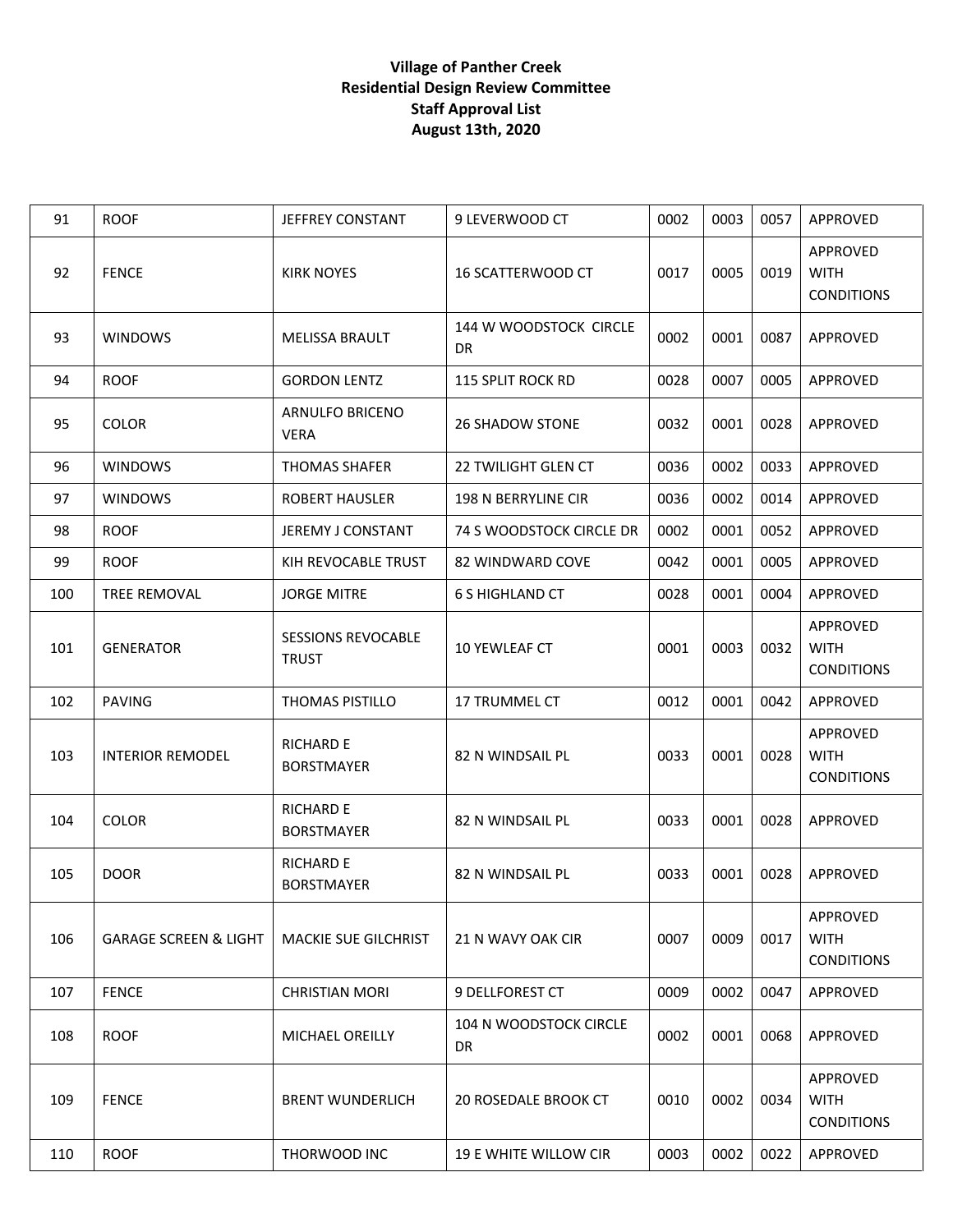| 111 | <b>KAYAK COVER</b> | <b>CHADWICK SMITH</b>                   | 20 E WEDGEWOOD GLN         | 0011 | 006  | 0012 | APPROVED<br><b>WITH</b><br><b>CONDITIONS</b> |
|-----|--------------------|-----------------------------------------|----------------------------|------|------|------|----------------------------------------------|
| 112 | <b>DRIVEWAY</b>    | <b>GREGORY C TASHJIAN</b>               | 56 W TALLOWBERRY DR        | 0007 | 0001 | 0009 | APPROVED                                     |
| 113 | <b>COLOR</b>       | KIH REVOCABLE TRUST                     | 82 WINDWARD COVE           | 0042 | 0001 | 0005 | APPROVED                                     |
| 114 | <b>COLOR</b>       | <b>SYLVIA SCHOONER</b>                  | 70 VISTA COVE DR           | 0034 | 0002 | 0018 | APPROVED                                     |
| 115 | <b>COLOR</b>       | DANIEL MOORE                            | 31 LUCKY LEAF CT           | 0030 | 0003 | 0024 | APPROVED                                     |
| 116 | <b>GENERATOR</b>   | SANDEEP KODITYAL                        | 51 PEBBLE COVE DR          | 0024 | 0001 | 0043 | APPROVED<br><b>WITH</b><br><b>CONDITIONS</b> |
| 117 | <b>WINDOWS</b>     | <b>PATRICK CLARKE</b>                   | 92 W WHITE WILLOW CIR      | 0003 | 0001 | 0013 | APPROVED<br><b>WITH</b><br><b>CONDITIONS</b> |
| 118 | <b>DRIVEWAY</b>    | RICHARD LUCHAK                          | 11 N HAVENRIDGE DR         | 0010 | 0002 | 0077 | APPROVED                                     |
| 119 | <b>WINDOWS</b>     | RAYMOND MIDDLETON                       | 59 N BUCK RIDGE            | 0029 | 0002 | 0011 | APPROVED                                     |
| 120 | <b>COLOR</b>       | MICHAEL JEFFERS                         | <b>238 SPLIT ROCK RD</b>   | 0032 | 0002 | 0019 | APPROVED                                     |
| 121 | <b>GENERATOR</b>   | <b>CHRISTOPHER B</b><br><b>CUMMINGS</b> | 11 GREAT LAUREL CT         | 0035 | 0002 | 0035 | APPROVED<br><b>WITH</b><br><b>CONDITIONS</b> |
| 122 | PATIO COVER        | <b>JAMES RAPP</b>                       | 15 EDGEWOOD FOREST CT      | 0016 | 0001 | 0032 | APPROVED<br><b>WITH</b><br><b>CONDITIONS</b> |
| 123 | <b>GENERATOR</b>   | <b>JOHN HYMEL</b>                       | 27 W ROCK WING PL          | 0032 | 0001 | 0003 | APPROVED<br><b>WITH</b><br><b>CONDITIONS</b> |
| 124 | <b>GARAGE DOOR</b> | <b>BENJAMIN CHENG</b>                   | 30 S WINDSAIL PL           | 0033 | 0001 | 0041 | APPROVED                                     |
| 125 | <b>FENCE</b>       | ALFONSO ALAMILLO<br>VILLANUEVA          | 68 S CIRCLEWOOD GLEN       | 0009 | 0002 | 0079 | APPROVED                                     |
| 126 | <b>DECK</b>        | <b>CAROLE LAWRENCE</b>                  | <b>31 RUSTIC VIEW CT</b>   | 0029 | 0001 | 0018 | APPROVED                                     |
| 127 | <b>POOL</b>        | <b>RICHARD E</b><br><b>BORSTMAYER</b>   | 82 N WINDSAIL PL           | 0033 | 0001 | 0028 | APPROVED<br><b>WITH</b><br><b>CONDITIONS</b> |
| 128 | TREE REMOVAL       | <b>TIMOTHY TYRELL</b>                   | <b>11 TREASURE COVE DR</b> | 0024 | 0001 | 0039 | APPROVED<br><b>WITH</b><br><b>CONDITIONS</b> |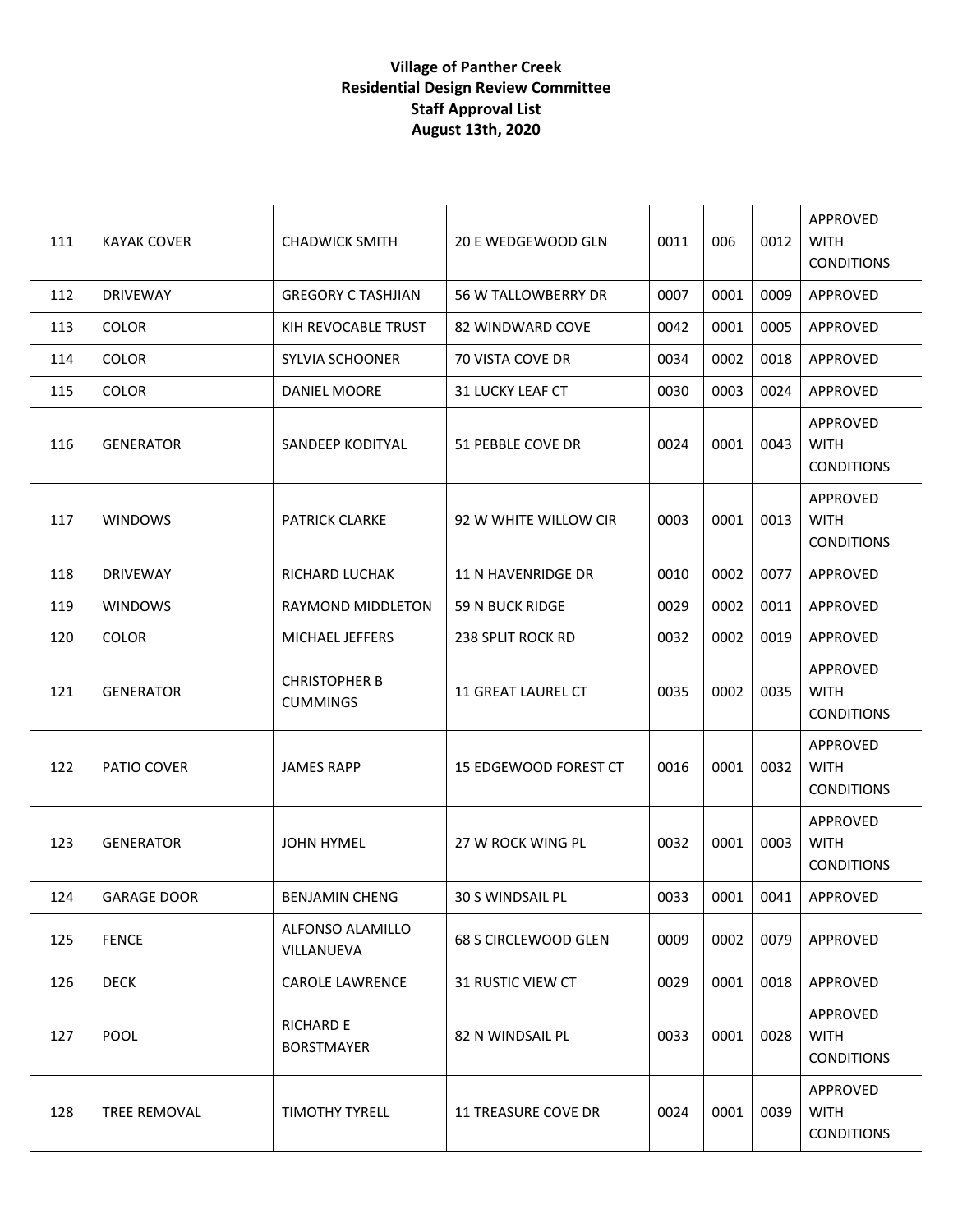| 129 | <b>GENERATOR</b>    | KYLE GLENN ULVELAND                    | 47 PEBBLE COVE DR          | 0024 | 0001 | 0044 | APPROVED<br><b>WITH</b><br><b>CONDITIONS</b> |
|-----|---------------------|----------------------------------------|----------------------------|------|------|------|----------------------------------------------|
| 130 | TREE REMOVAL        | <b>DAVID TURNER</b>                    | 5 GOLDTHREAD CT            | 0005 | 0006 | 0013 | APPROVED                                     |
| 132 | TREE REMOVAL        | <b>KEVIN ANDREWS</b>                   | <b>70 SMOKESTONE DR</b>    | 0029 | 0002 | 0023 | APPROVED                                     |
| 133 | PERGOLA             | <b>RYAN MOGENSEN</b>                   | 78 INDIAN CLOVER DR        | 0011 | 0001 | 0015 | APPROVED                                     |
| 134 | YARD STRUCTURE      | <b>MALVIN CASCIA</b>                   | 43 SMOKESTONE DR           | 0029 | 0001 | 0011 | APPROVED                                     |
| 135 | <b>COLOR</b>        | <b>MYRIAM SANDOVAL</b>                 | 1 BRENTWOOD OAKS CT        | 0016 | 0001 | 0006 | APPROVED                                     |
| 136 | <b>DOOR</b>         | <b>JOHN GILLILAND</b>                  | <b>26 CRESCENT VIEW CT</b> | 0029 | 0003 | 0026 | APPROVED                                     |
| 137 | <b>COLOR</b>        | <b>WILLOW BEND</b><br><b>TOWNHOMES</b> | WILLOWWOOD CT              | 0021 | 0001 | 0000 | APPROVED                                     |
| 138 | <b>GENERATOR</b>    | <b>JAMES BLACK</b>                     | <b>14 HEARTLEAF CT</b>     | 0039 | 0002 | 0011 | APPROVED<br><b>WITH</b><br><b>CONDITIONS</b> |
| 139 | <b>GENERATOR</b>    | <b>JACK DOHERTY</b>                    | <b>10 TREASURE COVE DR</b> | 0024 | 0001 | 0030 | APPROVED<br><b>WITH</b><br><b>CONDITIONS</b> |
| 140 | POOL DECKING        | <b>ANDREW FREEMAN</b>                  | 22 FEATHER BRANCH CT       | 0029 | 0003 | 0077 | APPROVED                                     |
| 141 | <b>COLOR</b>        | PETER SHEDDEN                          | 54 N WINDSAIL PL           | 0033 | 0001 | 0035 | APPROVED                                     |
| 142 | <b>FENCE</b>        | EDWARD GALYEN                          | 56 TOWERING PINES DR       | 0017 | 0003 | 0016 | APPROVED<br><b>WITH</b><br><b>CONDITIONS</b> |
| 143 | <b>COLOR</b>        | <b>NANCY MANNING</b>                   | 46 ACORN CLUSTER CT        | 0035 | 0002 | 0010 | APPROVED                                     |
| 144 | <b>TREE REMOVAL</b> | RANDALL BALL                           | 22 E TORCH PINE CIR        | 0005 | 0001 | 0010 | APPROVED<br><b>WITH</b><br><b>CONDITIONS</b> |
| 145 | <b>ROOF</b>         | NAFESA KARIM                           | 115 FALLSHIRE DR           | 0012 | 0001 | 0003 | APPROVED                                     |
| 146 | TREE REMOVAL        | <b>RICHARD PRIETO</b>                  | 7 SANDPEBBLE DR            | 0001 | 0001 | 0002 | APPROVED<br><b>WITH</b><br><b>CONDITIONS</b> |
| 147 | <b>DRIVEWAY</b>     | <b>RICHARD PRIETO</b>                  | 7 SANDPEBBLE DR            | 0001 | 0001 | 0002 | APPROVED                                     |
| 148 | <b>FENCE</b>        | <b>JAMES BAINE</b>                     | <b>6 SMOKEY OAK RD</b>     | 0007 | 0007 | 0007 | APPROVED                                     |
| 149 | <b>SIDING</b>       | <b>SCOTT BERKEY</b>                    | 11 MELLOW LEAF CT          | 0018 | 0002 | 0023 | APPROVED                                     |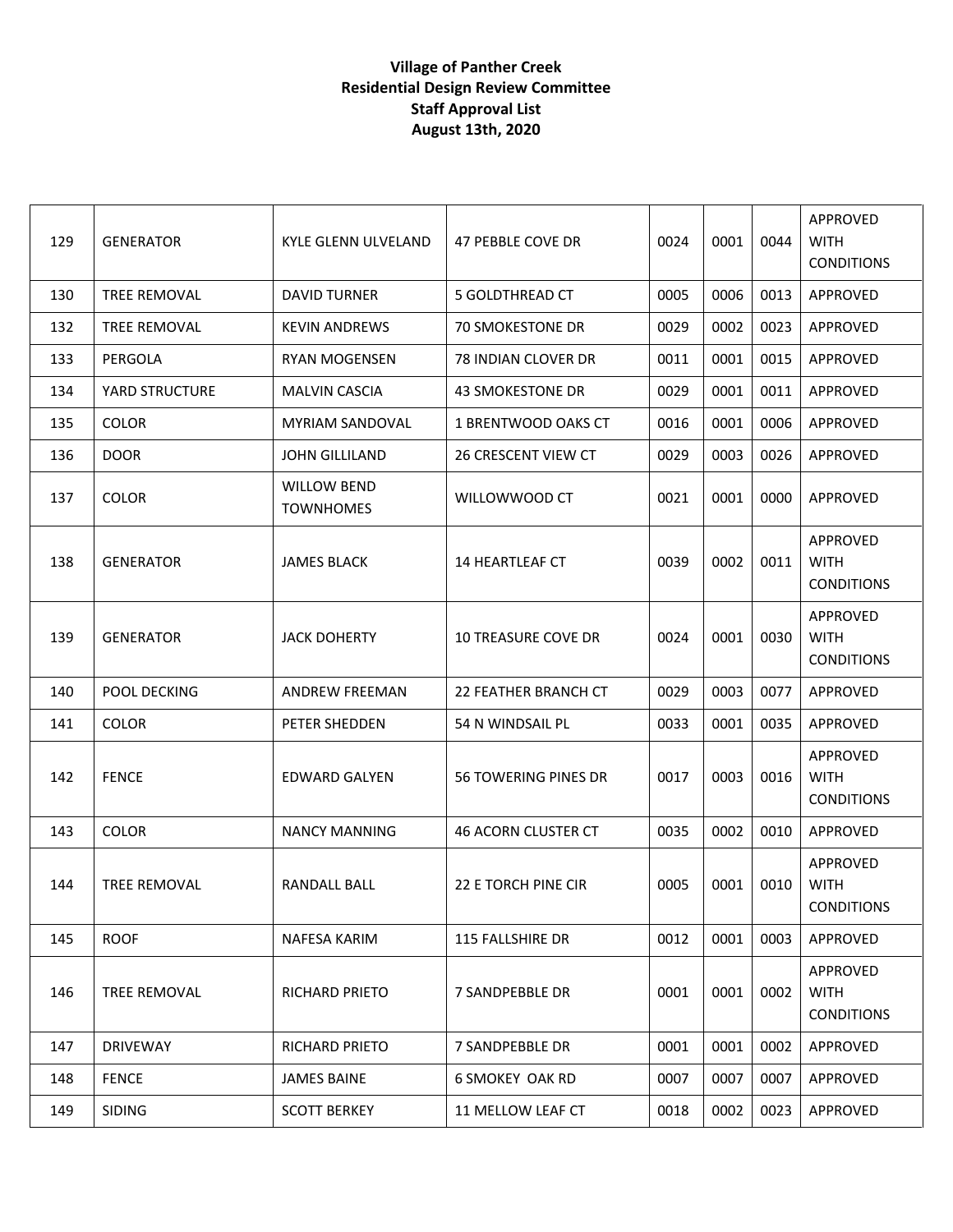| 150 | POOL                    | <b>MATTHEW RUTLEDGE</b>          | 15 E RACING CLOUD CT      | 0046 | 0001 | 0024 | APPROVED<br><b>WITH</b><br><b>CONDITIONS</b> |
|-----|-------------------------|----------------------------------|---------------------------|------|------|------|----------------------------------------------|
| 151 | PATIO COVER             | <b>JUSTO MARIN</b>               | 21 W ROCK WING PL         | 0032 | 001  | 0001 | APPROVED<br><b>WITH</b><br><b>CONDITIONS</b> |
| 152 | <b>FRONT DOOR COLOR</b> | <b>VERA GOULAIT</b>              | 42 WILLOWWOOD CIR         | 0001 | 0000 | 0067 | APPROVED                                     |
| 153 | <b>PAVING</b>           | PAUL GLORIOSO                    | <b>6 SWALLOW TAIL CT</b>  | 0028 | 0006 | 0023 | APPROVED                                     |
| 154 | <b>COLOR</b>            | RODERICK STACEY<br><b>HUGHES</b> | 26 N CIRCLEWOOD GLEN      | 0009 | 0002 | 0013 | APPROVED                                     |
| 155 | <b>SIDING</b>           | RODERICK STACEY<br><b>HUGHES</b> | 26 N CIRCLEWOOD GLEN      | 0009 | 0002 | 0013 | APPROVED                                     |
| 156 | <b>GENERATOR</b>        | <b>WILLIAM DAVIS</b>             | 45 N CYPRESS PINE DR      | 0005 | 0006 | 0001 | APPROVED<br><b>WITH</b><br><b>CONDITIONS</b> |
| 157 | <b>TREE REMOVAL</b>     | <b>WILLIAM EVANS</b>             | 210 S BERRYLINE CIR       | 0036 | 0002 | 0011 | APPROVED<br><b>WITH</b><br><b>CONDITIONS</b> |
| 158 | <b>GENERATOR</b>        | THOMAS BORONOW                   | 8 GREENRIDGE FOREST CT    | 0014 | 0003 | 0022 | APPROVED<br><b>WITH</b><br><b>CONDITIONS</b> |
| 159 | <b>ROOF</b>             | KIMBERLY HILLER                  | 46 W TALLOWBERRY DR       | 0007 | 0001 | 0039 | APPROVED                                     |
| 160 | TREE REMOVAL            | <b>SERGEY REID</b>               | 20 W LANCE LEAF RD        | 0001 | 0004 | 0006 | APPROVED                                     |
| 161 | <b>ROOF</b>             | <b>GREGORY BRANDON</b>           | 59 S WOODSTOCK CIR DR     | 0002 | 0003 | 0065 | APPROVED                                     |
| 162 | <b>SIDING</b>           | <b>JASON HARVEY</b>              | 2 LEVERWOOD CT            | 0002 | 0003 | 0050 | APPROVED                                     |
| 163 | <b>ROOF</b>             | <b>CRAIG BRENTLINGER</b>         | 67 N WINDSAIL PL          | 0033 | 0002 | 0005 | APPROVED                                     |
| 164 | <b>COLOR</b>            | <b>JAMES BAINE</b>               | <b>6 SMOKEY OAK RD</b>    | 0007 | 0007 | 0007 | APPROVED                                     |
| 165 | PATIO COVER             | EDWARD LOPEZ                     | 10 PEBBLE HOLLOW CT       | 0032 | 0002 | 0058 | APPROVED<br><b>WITH</b><br><b>CONDITIONS</b> |
| 166 | <b>ROOF</b>             | <b>TODD WOLFARD</b>              | 43 N CYPRESS PINE DR      | 0005 | 0006 | 0002 | APPROVED                                     |
| 167 | <b>COLOR</b>            | <b>RALPH KAPLAN</b>              | <b>10 BLACK CHERRY CT</b> | 0001 | 0002 | 0057 | APPROVED                                     |
| 168 | <b>FENCE</b>            | <b>JEFF HARRIS</b>               | 44 FALLING STAR CT        | 0014 | 0001 | 0009 | APPROVED                                     |
| 169 | <b>PAVING</b>           | <b>LARRY VERNIER</b>             | 107 W RACING CLOUD CT     | 0046 | 0001 | 0031 | APPROVED                                     |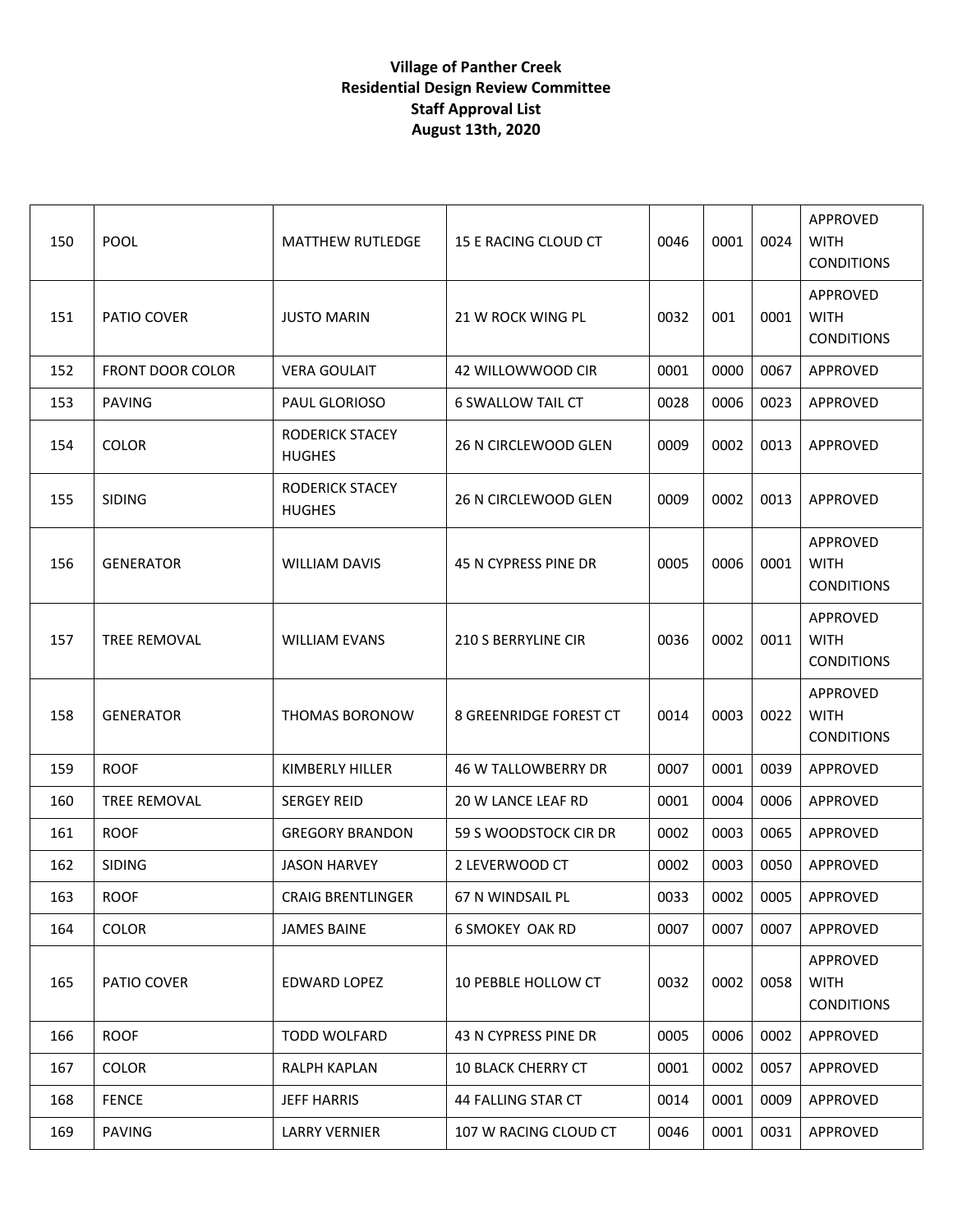| 170 | <b>FRONT DOOR</b>  | RAYMOND MIDDLETON                     | 59 N BUCK RIDGE             | 0029 | 002  | 011  | APPROVED<br><b>WITH</b><br><b>CONDITIONS</b>        |
|-----|--------------------|---------------------------------------|-----------------------------|------|------|------|-----------------------------------------------------|
| 171 | <b>COLOR</b>       | <b>STEPHEN WINTON</b>                 | <b>69 TOWERING PINES DR</b> | 0017 | 0001 | 0019 | APPROVED                                            |
| 172 | <b>FENCE</b>       | <b>ANA PORTER</b>                     | 8 LEA OAK CT                | 0007 | 0008 | 0023 | APPROVED                                            |
| 173 | <b>FENCE</b>       | <b>CRAIG BRENTLINGER</b>              | 67 N WINDSAIL PL            | 0033 | 0002 | 0005 | APPROVED<br><b>WITH</b><br><b>CONDITIONS</b>        |
| 174 | TREE REMOVAL       | <b>JAMES WETZEL</b>                   | 14 DASHWOOD FOREST ST       | 0017 | 0003 | 0048 | APPROVED                                            |
| 175 | <b>FENCE</b>       | <b>ANJU SYAL</b>                      | 14 SWEETLEAF CT             | 0022 | 0004 | 0021 | APPROVED<br><b>WITH</b><br><b>CONDITIONS</b>        |
| 176 | <b>DRIVEWAY</b>    | <b>CYRUS BEHSERESHT</b>               | <b>37 SPLIT ROCK CT</b>     | 0017 | 0003 | 0038 | APPROVED                                            |
| 177 | <b>ROOF</b>        | <b>AVES PURYEAR</b>                   | 25 EARLY DAWN CT            | 0002 | 0003 | 0079 | APPROVED                                            |
| 178 | <b>COLOR</b>       | <b>THOMAS SHAFER</b>                  | <b>22 TWILIGHT GLEN CT</b>  | 0036 | 0002 | 0033 | APPROVED                                            |
| 179 | <b>FENCE</b>       | <b>NICHOLAS</b><br><b>BRANDENBURG</b> | 39 W TORCH PINE CIR         | 0005 | 0003 | 0012 | APPROVED                                            |
| 180 | <b>SIDING</b>      | <b>RALPH KAPLAN</b>                   | <b>10 BLACK CHERRY CT</b>   | 0001 | 0002 | 0057 | APPROVED                                            |
| 181 | <b>COLOR</b>       | TIM & DEE FOX                         | 34 WOOD COVE DR             | 0024 | 0001 | 0014 | APPROVED                                            |
| 182 | <b>DRIVEWAY</b>    | THOMAS ALBERTSON                      | 9 MEADOWFAIR CT             | 0014 | 0002 | 0022 | APPROVED                                            |
| 183 | <b>FENCE</b>       | <b>CARL STOFLETH</b>                  | <b>12 HICKORY OAK DR</b>    | 0015 | 001  | 0058 | APPROVED                                            |
| 184 | <b>ROOF</b>        | <b>DEAN STASNY</b>                    | 27 E WHITE WILLOW CIR       | 0003 | 0002 | 0019 | APPROVED                                            |
| 185 | <b>DECK</b>        | <b>JAMES NEEL</b>                     | 11 HICKORY OAK DR           | 0015 | 0002 | 0006 | <b>APPROVED</b><br><b>WITH</b><br><b>CONDITIONS</b> |
| 186 | <b>FENCE COLOR</b> | <b>BRENDA KEY</b>                     | 135 BITTERWOOD CIR          | 0020 | 0001 | 0034 | APPROVED<br><b>WITH</b><br><b>CONDITIONS</b>        |
| 187 | <b>GENERATOR</b>   | <b>RONALD DICKENS</b>                 | 54 S WOODSTOCK CIRLE DR     | 0002 | 0001 | 0046 | APPROVED<br><b>WITH</b><br><b>CONDITONS</b>         |
| 188 | <b>COLOR</b>       | <b>AMMAR DOKHT</b>                    | <b>11 S TALLOWBERRY DR</b>  | 0007 | 0002 | 0041 | APPROVED                                            |
| 189 | <b>SIDING</b>      | <b>AMMAR DOKHT</b>                    | <b>11 S TALLOWBERRY DR</b>  | 0007 | 0002 | 0041 | APPROVED                                            |
| 190 | <b>ROOF</b>        | <b>STEVE HEINEN</b>                   | 230 SPLIT ROCK RD           | 0032 | 0002 | 0017 | APPROVED                                            |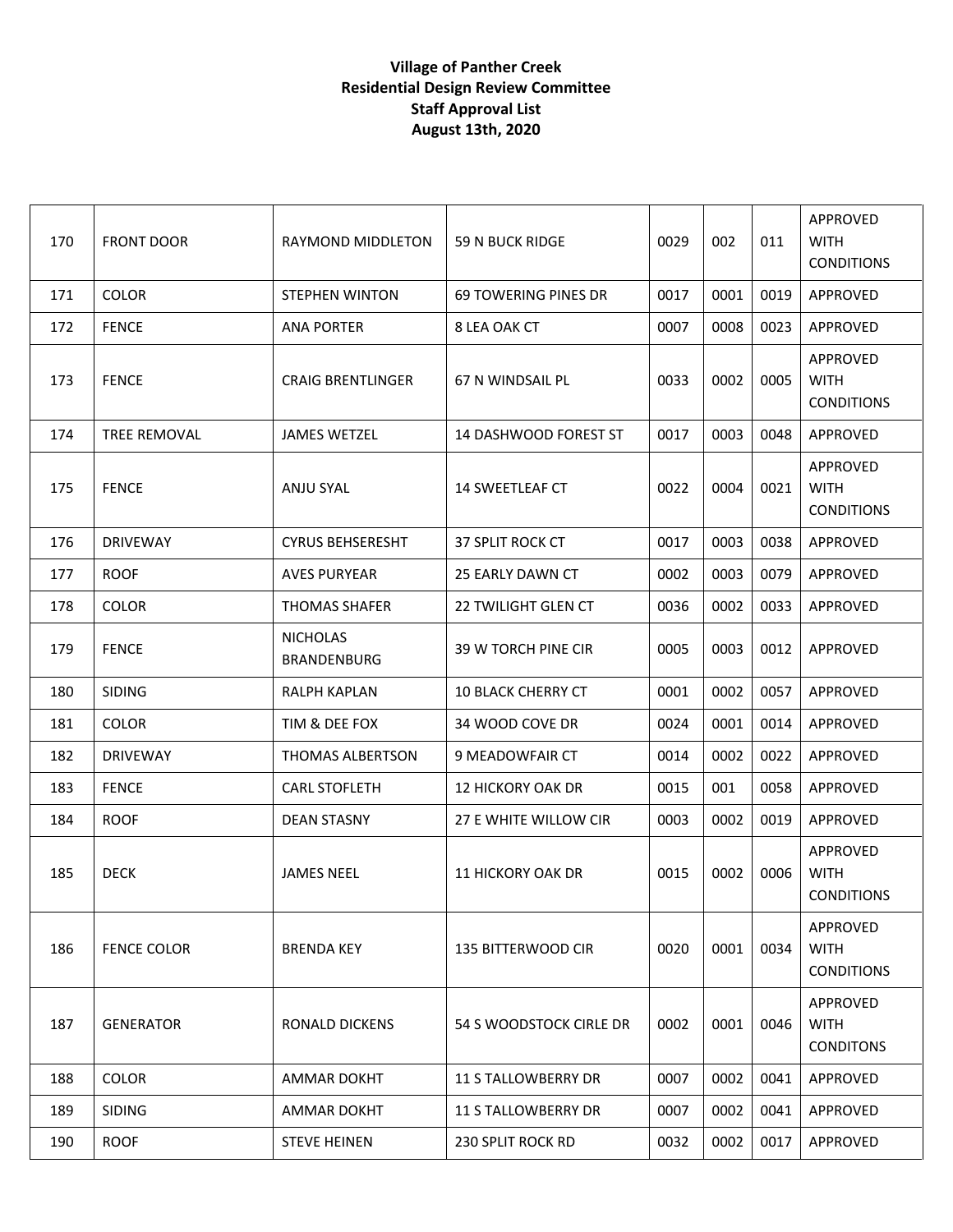| 191 | <b>FENCE</b>     | <b>STEVEN ROBERTSON</b>                       | <b>17 SPLIT ROCK RD</b>     | 0011 | 0002 | 0027 | APPROVED<br><b>WITH</b><br><b>CONDITIONS</b> |
|-----|------------------|-----------------------------------------------|-----------------------------|------|------|------|----------------------------------------------|
| 192 | <b>GENERATOR</b> | MICHAEL RIGINIO                               | 1 GREENINGDON ST            | 0012 | 0002 | 0008 | APPROVED<br><b>WITH</b><br><b>CONDITIONS</b> |
| 193 | <b>FENCE</b>     | ATHICHA & CHATIQUE<br><b>DHANORMCHITPHONG</b> | <b>25 TOWERING PINES DR</b> | 0017 | 0001 | 0008 | APPROVED                                     |
| 194 | <b>FENCE</b>     | <b>VICTOR MAIA</b>                            | 1 GREENRIDGE FOREST CT      | 0014 | 0003 | 0034 | APPROVED<br><b>WITH</b><br><b>CONDITIONS</b> |
| 195 | <b>FENCE</b>     | <b>DAVID PRESTON</b>                          | 43 W WINDWARD CV            | 0042 | 0002 | 0006 | APPROVED                                     |
| 196 | <b>TURF</b>      | <b>DAVID PRESTON</b>                          | 43 W WINDWARD CV            | 0042 | 0002 | 0006 | APPROVED                                     |
| 197 | <b>POOL</b>      | <b>DAVID PRESTON</b>                          | 43 W WINDWARD CV            | 0042 | 0002 | 0006 | APPROVED<br><b>WITH</b><br><b>CONDITIONS</b> |
| 198 | <b>ROOF</b>      | <b>WBH PROPERTIES LLC</b>                     | 34 E WANDERING OAK DR       | 0005 | 0007 | 0009 | APPROVED                                     |
| 199 | <b>GENERATOR</b> | PICKETT FAMILY LIVING<br><b>TRUST</b>         | <b>26 PEBBLE COVE DR</b>    | 0024 | 0004 | 0008 | APPROVED<br><b>WITH</b><br><b>CONDITIONS</b> |
| 200 | <b>FENCE</b>     | <b>JACK POLICE</b>                            | 24 E WHITE WILLOW CIR       | 0003 | 0001 | 0073 | APPROVED                                     |
| 201 | <b>DECK</b>      | <b>JACK POLICE</b>                            | 24 E WHITE WILLOW CIR       | 0003 | 0001 | 0073 | APPROVED                                     |
| 202 | <b>ROOF</b>      | <b>ALBERT HASSE</b>                           | <b>46 LUCKY LEAF CT</b>     | 0030 | 0003 | 0019 | APPROVED                                     |
| 203 | <b>COLOR</b>     | <b>ROY BRIGGS</b>                             | <b>17 HICKORY OAK DR</b>    | 0015 | 002  | 0008 | APPROVED                                     |
| 204 | <b>FENCE</b>     | <b>WILLIAM LEE</b>                            | 115 TOWERING PINES DR       | 0017 | 005  | 0039 | APPROVED<br><b>WITH</b><br><b>CONDITIONS</b> |
| 205 | <b>COLOR</b>     | <b>ERIN LUCKE</b>                             | 20 RIDGELINE CT             | 0015 | 0002 | 0020 | APPROVED                                     |
| 206 | <b>FLAGPOLE</b>  | <b>VICTOR MAIA</b>                            | 1 GREENRIDGE FOREST CT      | 0014 | 0003 | 0034 | APPROVED                                     |
| 207 | <b>ROOF</b>      | <b>MARK GOODE</b>                             | 51 W TALLOWBERRY DR         | 0007 | 0002 | 0016 | APPROVED                                     |
| 208 | <b>COLOR</b>     | DEBRA JACOBSEN                                | 11 W WOODTIMBER CT          | 0002 | 0002 | 0006 | APPROVED                                     |
| 209 | SIDING           | DEBRA JACOBSEN                                | 11 W WOODTIMBER CT          | 0002 | 0002 | 0006 | APPROVED                                     |
| 210 | <b>ROOF</b>      | <b>CHARLES BROWN</b>                          | 11 E ROCKWING PL            | 0032 | 0002 | 0002 | APPROVED                                     |